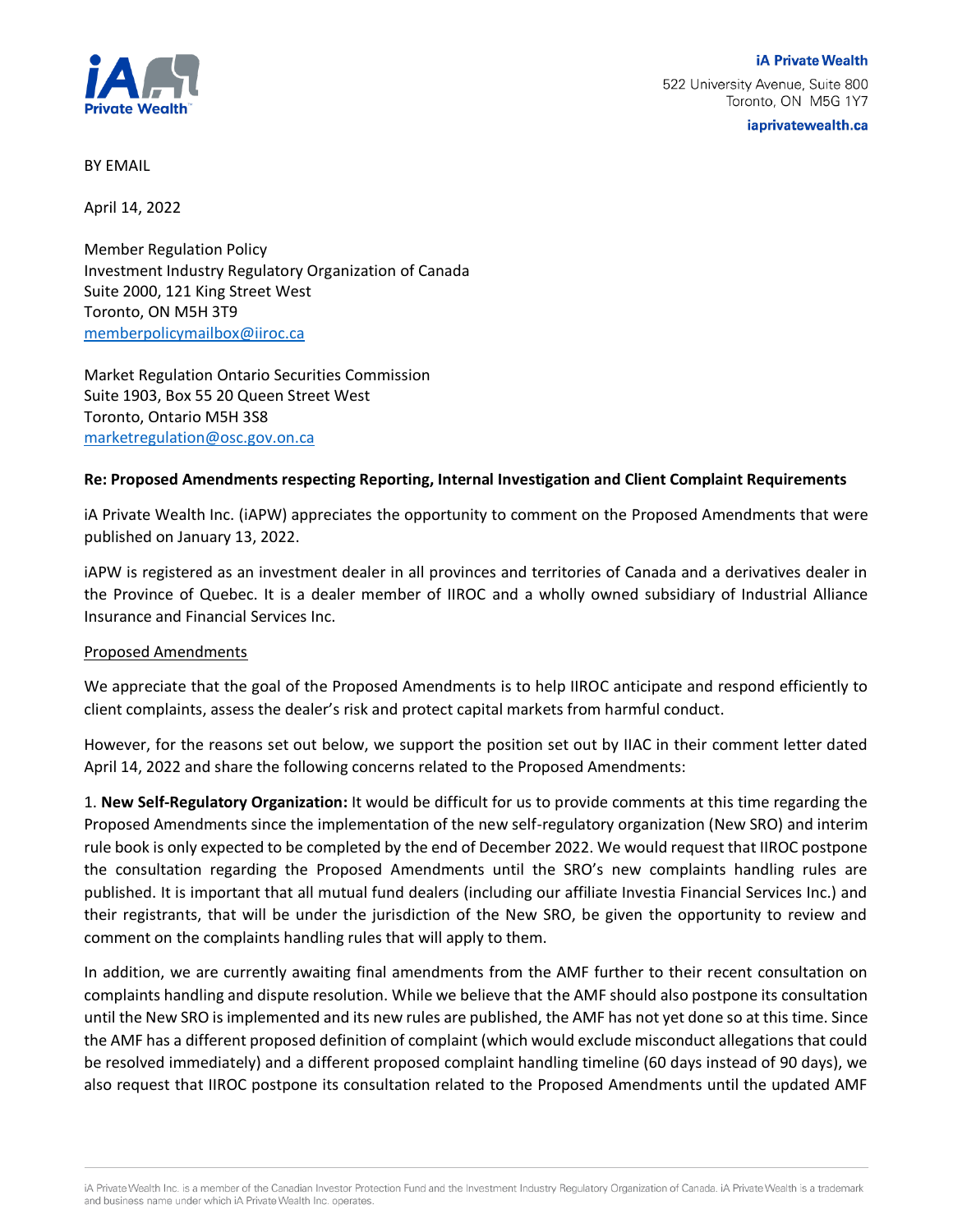

iaprivatewealth.ca

complaints handling rules are published in order to harmonize the complaint handling process across the different securities regulators and jurisdictions.

2. **Scope of Reporting:** The scope of reportable matters has been significantly broadened under the Proposed Amendments to include matters that are currently not reportable to IIROC, such as: (i) "serious misconduct" under "any applicable laws", (ii) unproven criminal charges against Approved Persons and employees and (iii) proceedings alleging a breach of applicable laws in which the Dealer Member, a current or former Approved Person or employee has been named as a defendant or respondent.

The definition of "serious misconduct" would include material breaches of client personal information that the Dealer Member is already required to report to the Privacy Commissioner and violations of the suitability determination obligation, even if there is no related client complaint and although suitability matters are currently addressed through the Dealer Member's Tier 1 and Tier 2 trade surveillance.

In our view, the new proposed reporting requirements are overly broad, as they would require Dealer Members to report to IIROC matters that: (i) are outside of the scope of securities law, (ii) are related to unproven criminal allegations and/or individuals who are not IIROC registrants and (iii) duplicate processes and procedures that are already in place to address some of these matters. We believe that these reporting requirements would significantly increase reporting requirements for Dealer Members while offering little to no additional protection to clients. As such, we request that IIROC limit the definition of serious misconduct to securities law matters that are not otherwise being addressed through existing regulatory processes and procedures and that individuals who are not registrants of the Dealer Member be removed from the scope of reporting.

3. **Client Complaints:** Further to the Proposed Amendments, the definition of complaint has been expanded to include verbal complaints, which may be difficult to properly interpret and assess, and complaints related to serious misconduct of Approved Persons and employees that may not be related to securities law. As set out above, we do not believe that these significant increased reporting requirements would offer any meaningful protection to clients. In addition, the Proposed Amendments would require the Dealer Member to conduct an internal investigation in relation to allegations of serious misconduct by an Approved Person or employee – This requirement appears to be a duplication of the Dealer Member's obligation to investigate client complaints and would result in multiple ComSet filings for the same matter. For these reasons, we would request that IIROC confirm that the internal investigation requirement does not apply to client complaints that are already being investigated by the Dealer Member.

4. **Best Execution and Client Priority:** Under the Proposed Amendments, all best execution and client priority violations would need to be reported on ComSet and investigated by the Dealer Member, regardless of whether or not they were material. Under the current UMIR rules, the outcome of an investigation (e.g. gatekeeper report) is only required to be reported to IIROC if there is a material violation of a UMIR rule.

In addition, under the Proposed Amendments, each violation of the best execution and client priority rules would be considered as serious misconduct, and would need to be reported various times, i.e. when becoming aware of a violation, opening an investigation into the matter and at the conclusion of the investigation, even if no material violation of the rules is found. This would also remove the Dealer Member's ability to resolve these matters expeditiously with the client.